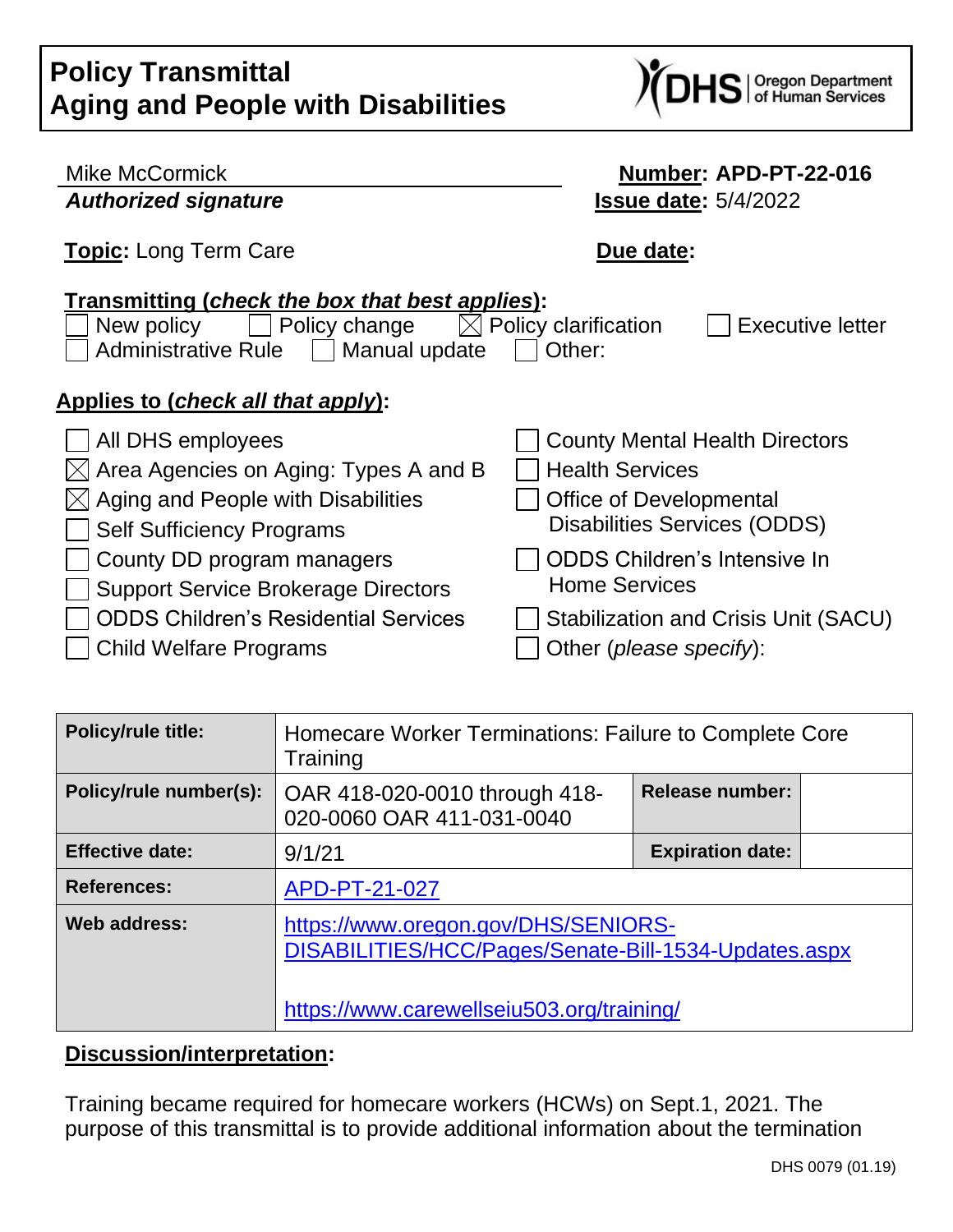process for HCWs who fail to complete core training within 120 days of enrollment. Please note, this transmittal is **not** about refresher training required for those enrolled prior to Sept.1, 2021.

### Core Training

Unless a worker has a certification through the Oregon Home Care Commission as a homecare worker, personal support worker, or personal care attendant, core training must be completed within 120 days of enrollment.

Core trainings consists of:

- Online core (self-paced online modules)
- Core workshop (currently a live webinar)
- Assessment and survey (used to test knowledge and request stipend)

All components of core training must be completed by the deadline to receive credit for completion.

The Provider Relations Unit (PRU) tracks the completion of core training. The termination process will be initiated by PRU for workers who do not complete all components of core training within 120 days of enrollment.

Please refer to [APD-PT-21-040](http://www.dhs.state.or.us/policy/spd/transmit/pt/2021/pt21040.pdf) for more information about core training requirements.

## Termination process

The following steps occur if an HCW does not complete core training by the deadline:

- PRU confirms training was not completed timely and notifies the Long Term Services and Supports (LTSS) unit.
- LTSS sends a termination notice to the worker notifying them they have 14 days to appeal the termination. Workers who appeal timely may continue to work throughout the appeal process.
- LTSS emails local APD/AAA office staff to alert them of the termination and includes a copy of the termination notice.
- LTSS will withdraw the termination notice if the worker completes all components of core training by the effective date of the termination notice, or anytime during the appeal process.
- If the HCW does not request an appeal by the effective date of the termination notice, LTSS will issue a Final Order by Default and send a copy to the local APD/AAA office. The HCW may not bill for services and is disenrolled as a Medicaid provider. LTSS will notify PTC Support to enter the date of termination as the end date on the HCW's service account.
- LTSS will notify the local APD/AAA office of the effective date of the termination.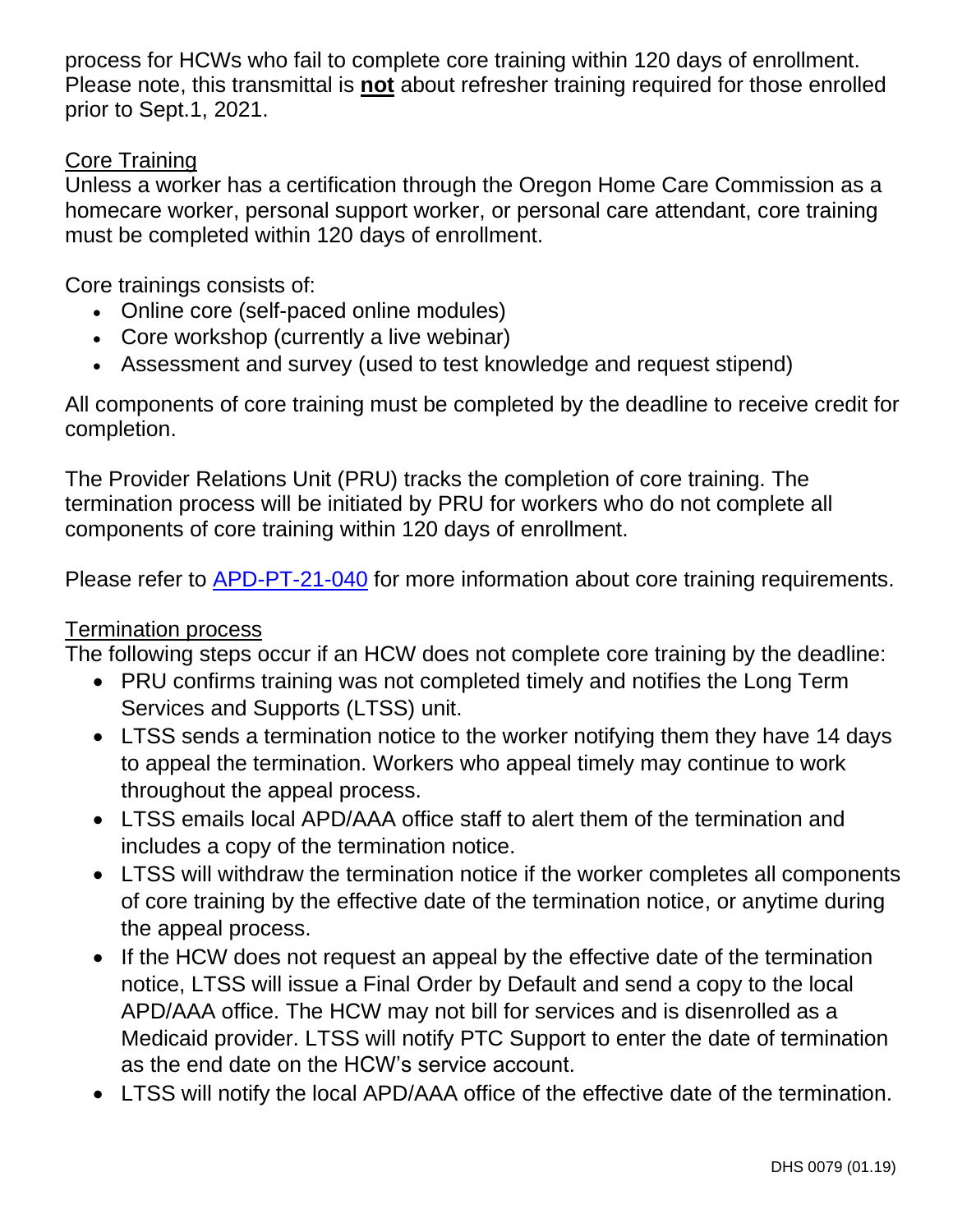• Local APD/AAA staff will terminate the provider credential in Oregon ACCESS using the status "Sus, Not Wrk Req Rvw" and the reason "Lack skills/safety."

## Interventions to reduce the occurrence of HCW terminations

### Local APD/AAA office staff:

- Provide applicants the link to the "New Worker Flyer with Steps and Frequently [Asked Questions"](https://www.carewellseiu503.org/wp-content/uploads/New-Worker-Flyer-with-Steps-and-FAQ.pdf) and ["New Worker Training Registration and User Guide"](https://www.carewellseiu503.org/wp-content/uploads/Carewell-SEIU-503-Training-Registration-and-User-Guide.pdf) or provide hard copies of the materials. To request printed materials, email Carewell SEIU 503 Training at [CarewellSEIU503Training@RISEpartnership.com,](mailto:CarewellSEIU503Training@RISEpartnership.com) write "New Worker Materials Request" in the subject line and include the requested quantity in the body of the email.
- Direct applicants to register for New Worker Training at <https://www.carewellseiu503.org/training/new-workers/>
- Encourage workers to respond to the Carewell SEIU 503 Training email asking for the worker's provider number so they may be enrolled in core training. Workers will receive an email from [noreply@myabsorb.com.](mailto:noreply@myabsorb.com) The subject line will read, "Next Steps: Provider Number Input Task." Once that task is complete, they will receive another email with "Next Steps: Core Training" in the subject line.
- Remind workers they will receive a stipend for successfully completing online core (including the assessment/survey) and another after completing the core workshop (including the assessment/survey).
- Encourage workers to appeal the termination notice if they desire to but are unable to complete training by the effective date of the termination notice.

## Provider Relations Unit (PRU)

- PRU mails a welcome letter to all newly enrolled HCWs to inform them of the requirement to complete core training within 120 days of enrollment. The letter includes information about how and where to register for training.
- PRU sends ongoing reminder notices to HCWs to remind them to complete refresher training by the deadline.

## HCW re-enrollment after termination

To re-enroll as an HCW after the individual has been terminated for failure to complete required training, the following steps must be completed: